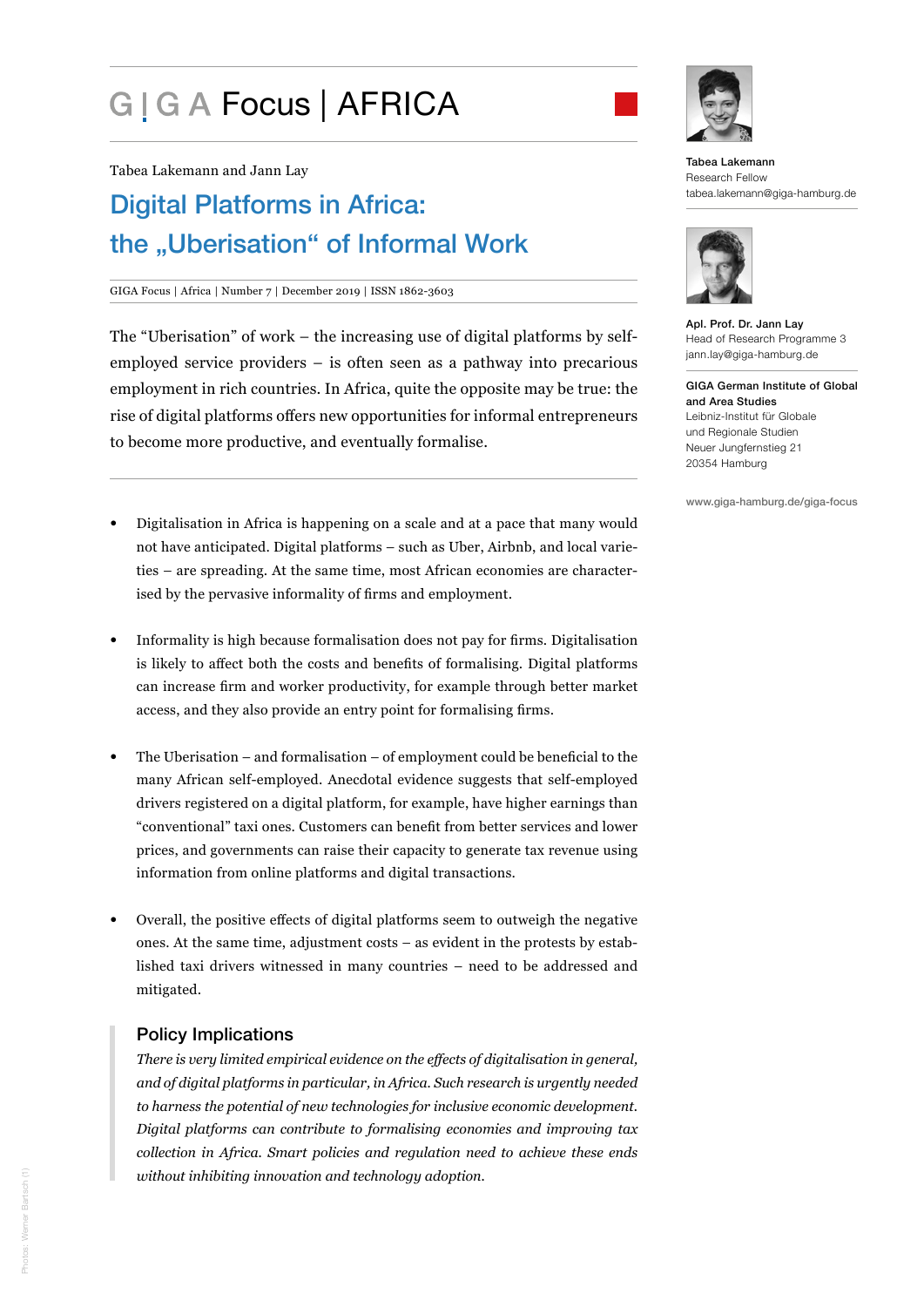#### Digitalisation in Africa amid Pervasive Informality

Digitalisation, understood as the transformation of economies and societies induced by digital technologies, is changing people's lives and behaviour around the world, including in Africa – where this transformation is taking place on a scale and at a pace many would not have anticipated. The share of the population owning a mobile phone has quickly climbed to 45 per cent in sub-Saharan Africa (SSA), and one-quarter uses mobile Internet (GSMA 2019). African countries pioneered mobile payment systems that have boosted financial inclusion across the continent and which are now spreading to other regions of the world. Hundreds of thousands of entrepreneurs use Uber, Airbnb, and similar digital platforms to offer their services, which are used by millions of customers. Finally, there are vibrant tech start-up scenes in some places, most notably in Lagos, Nairobi, and South Africa. This startup scene has received quite some attention in development policy circles (there are now 618 tech hubs on the African continent; Bayen and Giuliani 2018), but it is digital platforms that could have the most important impacts on people's livelihoods and SSA's labour markets.

These developments, however, are taking place in an economic environment generally characterised by relatively modest overall economic growth, little structural change, and, in particular, the pervasive informality of firms and employment. A recent report by the International Labour Organisation (ILO) confirmed that employment in SSA is still overwhelmingly small-scale and informal. More than 80 per cent of employment is in enterprises with less than ten employees, and the self-employed working without any employees alone make up 50 per cent of total employment (see Figure 1 below). In a country like Côte d'Ivoire, more than 90 per cent of employment is in the informal sector (ILO 2019). While these findings are hardly surprising, the new, more accurate data basis lends fresh urgency to shining a spotlight on the self-employed and very small businesses – as key factors in generating productive employment at scale in SSA.



**Figure 1 Employment Share of the Self-Employed and Different Firm Size Classes, by Region (%)** *Source: ILO 2019. Note:* EAP = East Asia and the Pacific; ECA = Europe and Central Asia; LAC = Latin America and the Carribean; MENA = Middle East and North Africa; SA = South Asia; SSA = sub-Saharan Africa.

The vast majority of the self-employed as well as micro and small firms are informal – that is, not formally registered with the authorities, in particular for tax purposes. Informal employment is mainly understood as being employed without a contract, and can – in principle – be in both formal and informal firms. Informal employees generally have no legal security or protection from exploitation and abuse, inadequate and volatile earnings, as well as no access to healthcare and social security. As informal firms, informal workers do not pay taxes. This implies that the prevalence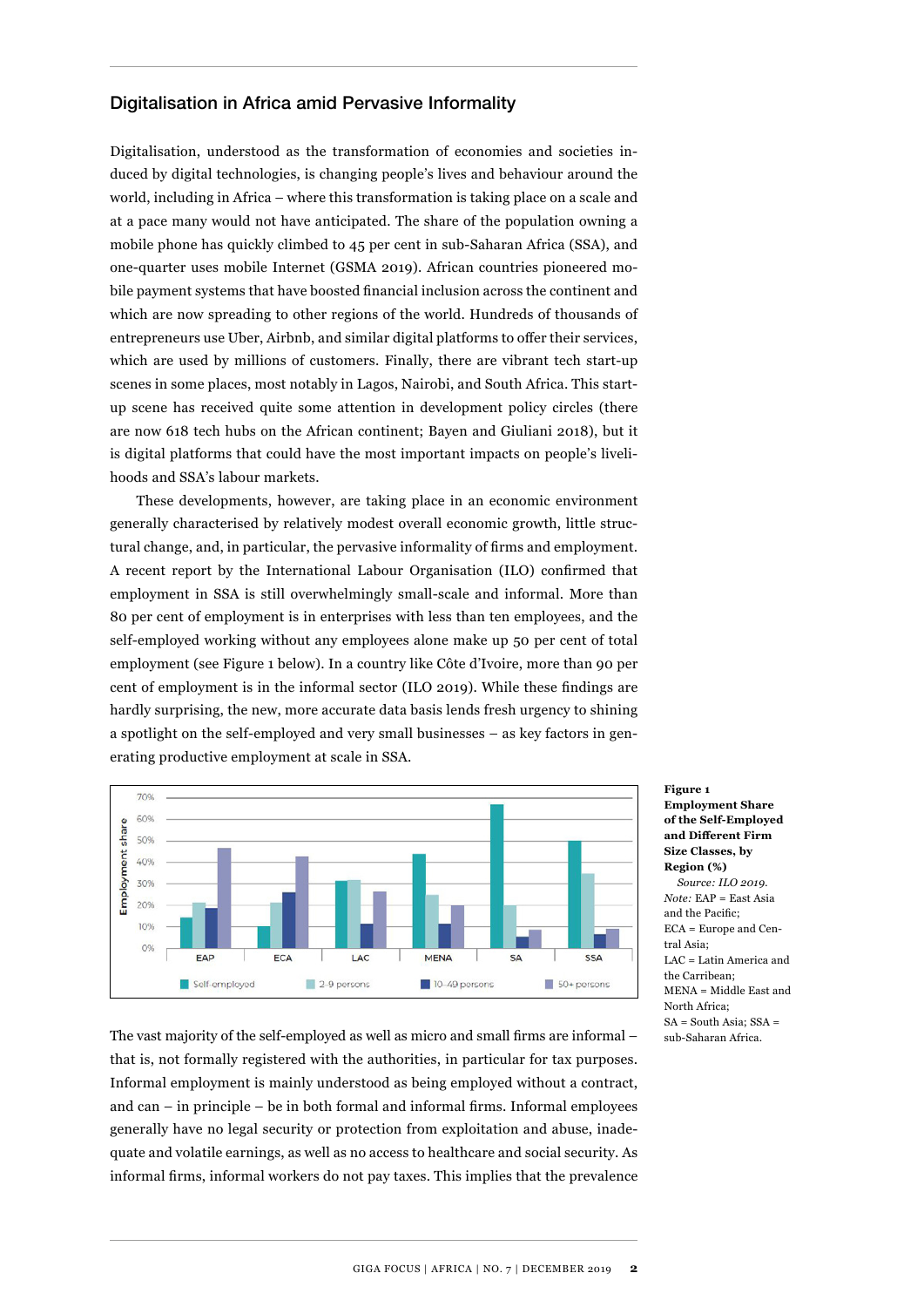of non-registered firms and self-employment has major implications for collecting taxes and mobilising domestic public resources.

It is noteworthy that rising incomes, urbanisation, and the associated decline of employment in agriculture has not been associated with a decline in informality in SSA. This is because industrial output and employment have been more or less stagnant, with non-agricultural employment being created almost exclusively in the service sector – where small-scale informal enterprises prevail. **[1]**

## Why African Firms Do Not Formalise despite Lower Business Registration Costs

Informality may constrain firm growth and success. Potential formalisation benefits for firms could arise from improved access to credit, greater scope for marketing and engaging with larger firms and the government, a lower risk of being fined, and better access to (government) training and support programmes (Bruhn and Mc-Kenzie 2014). For dependent workers, their firm's formal status may lead to better employment conditions – including a formal contract or even access to social security. Finally, the government may hope for increased tax collection from informal firms. Yet, despite considerable efforts on the part of African governments to simplify registration procedures for firms – as Figure 2 below illustrates, the average number of days to register a business in SSA has halved over the past ten years – the share of unregistered firms remains stubbornly high.



**1** Sectoral employment shares in the recent ILO report (2019) do not fully reflect this statement, as the service sector also covers government services. Employment in the latter is by definition formal and in large-scale institutions, thus inflating the numbers in the report. According to information from the Africa Sector Database, the share of government services in total employment ranges from 5 to 15 per cent (de Vries, Timmer, and de Vries 2015).

**Figure 2 Average Time to Start a Business (Days), SSA versus OECD High-Income** *Source: World Bank 2019.* 

The main reason why these formalisation policies have typically failed to increase the number of registered businesses is that the benefits of formalising are perceived as small by governments and firms alike. For governments, the revenue potential of formalising and taxing small, informal firms is very limited, and may even be outstripped by the high costs of tax collection per firm. Simplified approaches, such as presumptive taxes assuming a certain income rather than relying on income declarations, are somewhat effective in reducing costs for both sides but run the risk of placing a relatively high tax burden on the smallest firms. Empirical evidence on the impacts of different types of formalisation policy on firm registration shows that most interventions – for example reducing the amount of time and money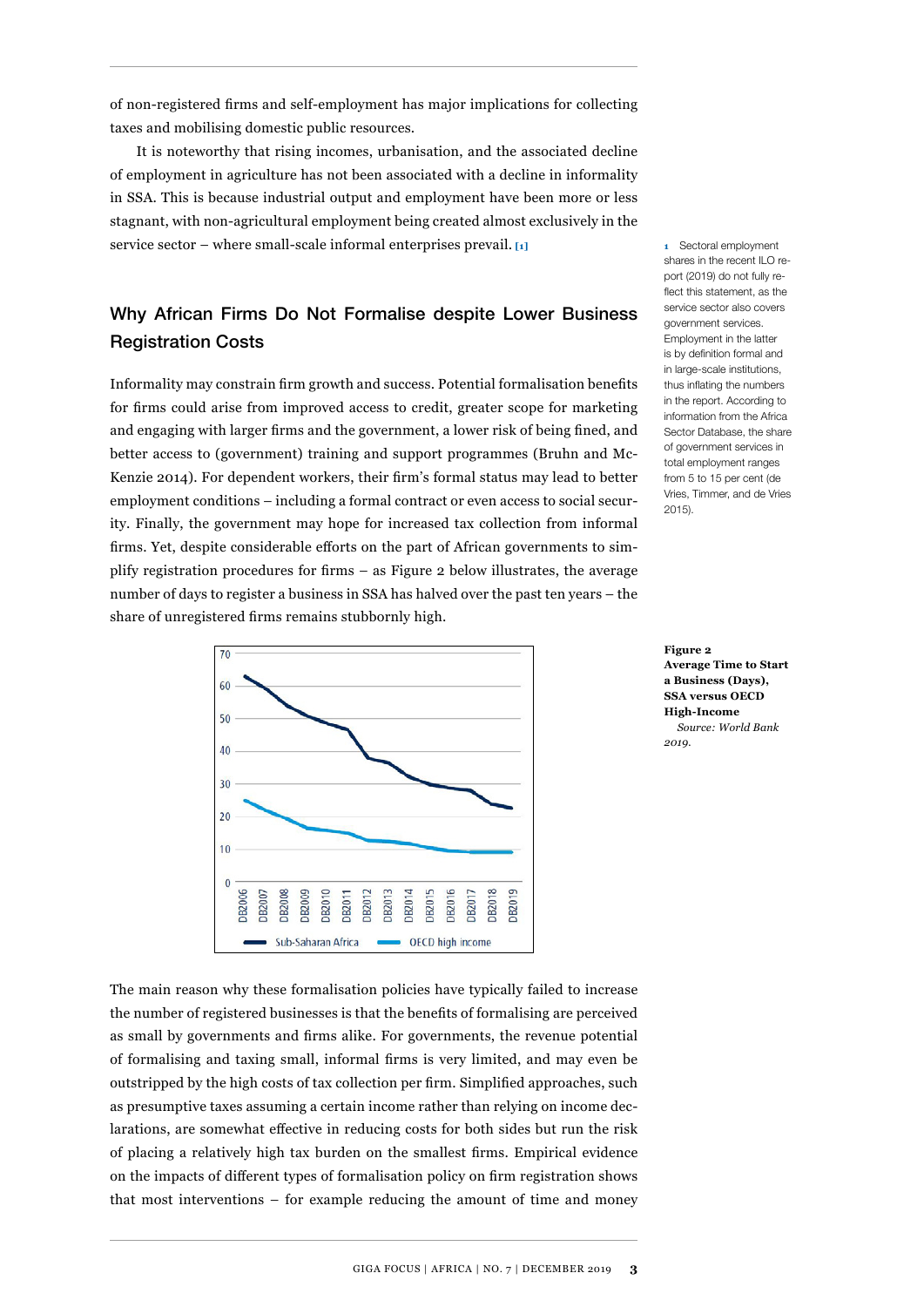that firms spend on registration, or providing information on how to register – are not sufficient to motivate firms to register (Bruhn and McKenzie 2014; Jessen and Kluve 2019). For informal firms, the perceived benefits of formalisation – such as access to government services, or improved access to credit – are often uncertain, and insufficient to compensate for registration costs, subsequent tax payments, or even harassment by public authorities.

#### Digital Platforms Can Make Formalisation Worthwhile

Given that firms' formalisation decisions and governments' formalisation efforts largely come down to a cost–benefit assessment, digitalisation has the potential to boost formalisation rates among the self-employed and small firms by cutting costs and enhancing benefits. As digitalising tax administration can make collecting revenues much cheaper, it may become worthwhile for governments to target smaller firms – where monitoring costs previously exceeded expected tax revenues. Digital platforms connecting small-scale entrepreneurs to an online market can serve as the entry point for governments to get firms registered.

At the same time, firms' perceived benefits from formalisation may rise substantially if getting registered comes as a package deal with improved (online) market access, thus motivating even small firms to seek tax registration. Digital platforms can potentially play an important role in many key activities of the informal sector, such as retail, transport, or domestic services. In these activities, digital platforms may not only offer the benefit of a larger customer base but possibly also improved contract enforcement (e.g. through customer ratings and smooth payments) – thus addressing a key challenge for small businesses. On top of that, the digital recording of business transactions would not only mean better accounting practices but also imply that income declarations for tax purposes could easily be produced. More precise income estimates can result in less unintended regressive taxation for the smallest firms.

A similar argument can be made for the formalisation of labour and access to social security. While tax-financed, non-contributory social transfer programmes have recently become more common throughout the developing world, such schemes are still the exception in SSA and typically target particularly vulnerable groups (Dodlova, Giolbas, and Lay 2018). In many African countries, governmentrun, contributory social security programmes cater to a minority of formal employees. The self-employed and smaller businesses could, in principle, participate voluntarily in these programmes, but mostly lack the financial stability to do so. Digitalisation could change the rationale to sign up for contributory social security, but only if earnings increased, contributions were reduced, and procedures to enrol and make claims were simplified.

#### "Uberisation" as a Stepping Stone in Highly Informal Economies

In principle the business model of digital platforms, which typically relies on small, self-employed service providers, fits well with a large number of such enterprises. This explains the select successes of app-based online platforms especially in the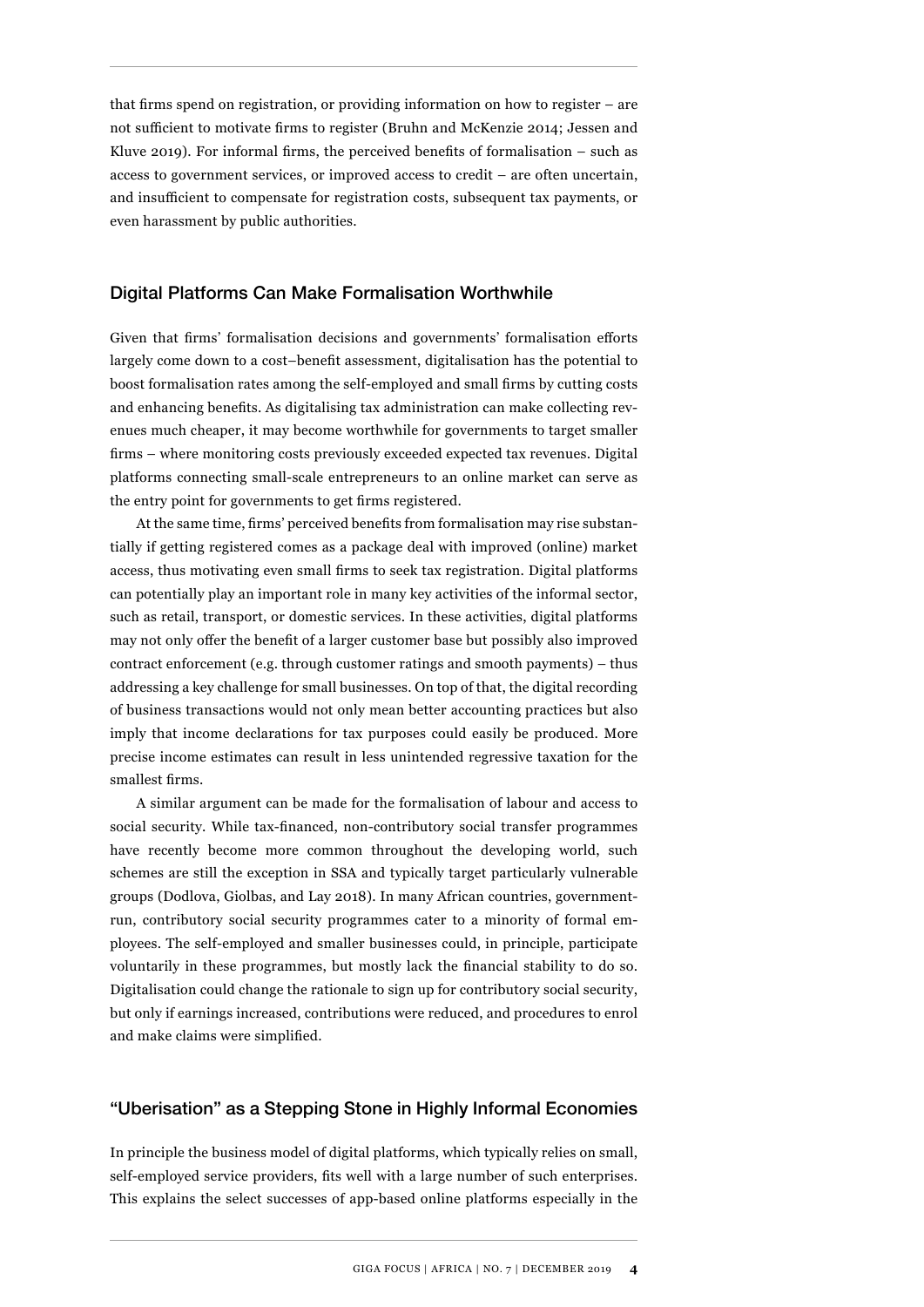service sector. In the transport one, digital platforms connecting self-employed drivers to customers have rapidly gained ground. Uber is now active in eight African countries, 24 cities, and has more than 60,000 active drivers according to company information; its rival Bolt (formerly Taxify) is active in 44 cities and six countries of the continent. There are various similar start-ups catering to local markets, such as the motorcycle taxi app SafeBoda in Kenya and Uganda. E-commerce platforms are spreading across the continent. Jumia, also dubbed the "African Amazon," now connects buyers and sellers in 14 African countries, and has 500,000 merchants registered on its platform. In Kenya, one of the most advanced African countries in terms of digital innovation, there are now online platforms for services as diverse as artisanal work, homecare and cleaning services, and micro-task work in the information technology sector.

Despite the widespread criticism of "Uberisation" in the transport sector, meaning the reliance of ride-hailing platforms on self-employed drivers who lack work contracts and social security, such an individual registered on a digital platform (henceforth, "platform driver") may be better off than his or her taxi driver counterpart. This is because the platform driver has more potential customers and spends less time waiting or searching for them, thus also saving fuel. Prices are set and adhered to; contractual risks are reduced. Further, customer and driver rating systems reduce potential conflicts over routes and fares. With regard to job and legal security, as well as access to social protection, the platform driver and the taxi driver are likely to be roughly on a par in most SSA cities. Unfortunately, there is thus far no systematic empirical evidence regarding earning differences between the two groups. Anecdotal evidence from Accra suggests that Uber drivers can earn three times as much as taxi ones.

However such anecdotal evidence may be misleading, as looking at high weekly earnings obscures the fact that it often takes 16-hour days to realise such lofty incomes. Also, platform drivers are at the mercy of their companies' price-setting decisions, and superior earnings may not necessarily remain so in the medium term. Ever-expanding numbers of platform drivers as well as fierce competition with both established taxi operators and other ride-hailing platforms have driven the earnings of Uber drivers down in previous years. A case study of the Nairobi market by the Center for Global Development shows that Uber's kilometre fare halved between 2015 and 2018, prompting two (relatively unsuccessful) waves of protest by the company's drivers in 2017 (Zollman and Ng'weno 2018). Still, being a platform driver compares favourably to many other jobs in the earnings dimension, as such individuals can earn as much as the monthly wage of a medium-skilled worker in a single week if using their own car. **[2]** Being a platform driver is also not significantly worse than most other jobs in the non-earnings dimension, as the overwhelming majority of jobs in SSA – at least in current circumstances – do not offer formal social security. In terms of informal insurance, the picture is not yet clear. Taxi drivers who belong to taxi stations in Accra, for instance, are often organised into groups that may also serve as informal savings and insurance networks; platform drivers are on their own, meanwhile. At the same time, platform drivers may still have access to other informal networks and have any shortfalls be partly compensated for by higher incomes.

While there is ongoing discussion around the effects of digital platforms on financial inclusion, a thorough assessment of the overall welfare effects of ride-

**2** In Ghana, a mediumskilled worker earns GHS 705–1,090 (EUR 116–179; Oct 2019) monthly on average, according to calculations based on survey data from wageindicator. org. While the average earnings of Uber drivers are not published by the company, estimations suggest weekly earnings of GHS 1,000–1,500 (see, for example, Morttey 2018).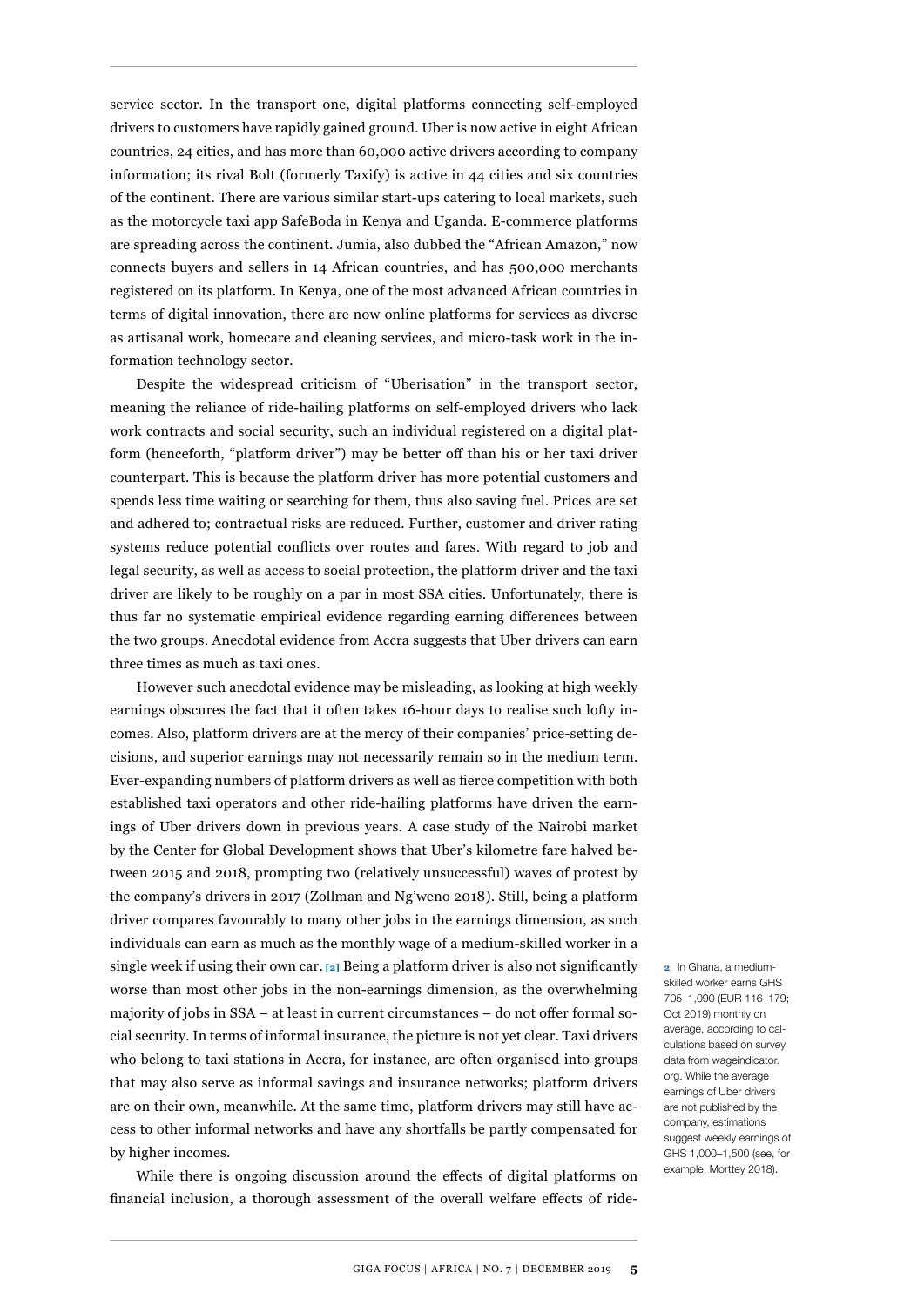hailing platforms remains to be done; it would have to look beyond the effects on driver earnings, and working conditions. It is very obvious that the presence of Uber and others has exerted acute competitive pressure on established taxi companies and drivers (as well as on operators of other transport modes too). Violent protests against "unfair competition" by incumbent taxi operators in Nairobi and Johannesburg bear witness to this. However, these protests may not necessarily be in the best interests of the population at large. Customers benefit from lower fare prices and will mostly appreciate knowing the identity of the driver, for example for security reasons.

An important question in an assessment of the welfare impacts of ride-hailing platforms would be where exactly they recruit their drivers from: are old jobs transformed or destroyed, are new ones created? Again, systematic knowledge is lacking. Anecdotal evidence suggests, however, that drivers come partly from the informal sector, partly from among the unemployed, but also partly from the realm of the formally employed. New entrants thus threaten the jobs of established drivers, as new technologies disrupt the transport sector. The importance of knowing Accra's roads and landmarks by heart wanes considerably, while the abilities to operate the app, read a map, and navigate accordingly become vital skills. While public opinion may often tend to side with the incumbent, in this case the established taxi driver, it is not immediately clear that he or she should be protected against the entry of a formerly unemployed person. At the same time, upholding a level playing field means that regulations need to apply to platform drivers and taxi drivers alike – which is often not the case. Another important question is whether being a platform driver can be a stepping stone towards other, even more productive activities, or even a fully formalised business. Success stories of platform drivers who managed to grow their fleet to multiple cars in a matter of years suggest that this potential exists, but it is too early to assess the effects in the medium to long term.

Overall, it seems that the positive effects experienced by many are likely to outweigh the negative ones for the few. The adverse consequences will, in fact, be concentrated on a single group of people: established taxi drivers with difficulties to use and adjust to the new technologies. Similar challenges may arise in other sectors such as the retail and hospitality ones, albeit losses are likely to be less concentrated. Yet, we should emphasise once again that a comprehensive and solid empirical analysis that would allow for definite conclusions on the socio-economic implications of the rise of digital platforms in Africa remains to be conducted.

#### Digitalisation and Taxation

Digital platforms are not only impacting on service providers and customers, however. They also matter for governments and tax collection. To stick with the Uber example, the established taxi driver generates government revenue by paying for a taxi licence. Instead the platform driver – at least under most current regulations, or in practice – does not have such a licence, but rather pays fees to the platform operator – often a foreign company. This is clearly not an ideal situation from a regulatory and tax revenue perspective. Governments and regulations in rich and poor countries alike need to adapt to new technologies and harness their opportunities. These exist for tax registration and collection too.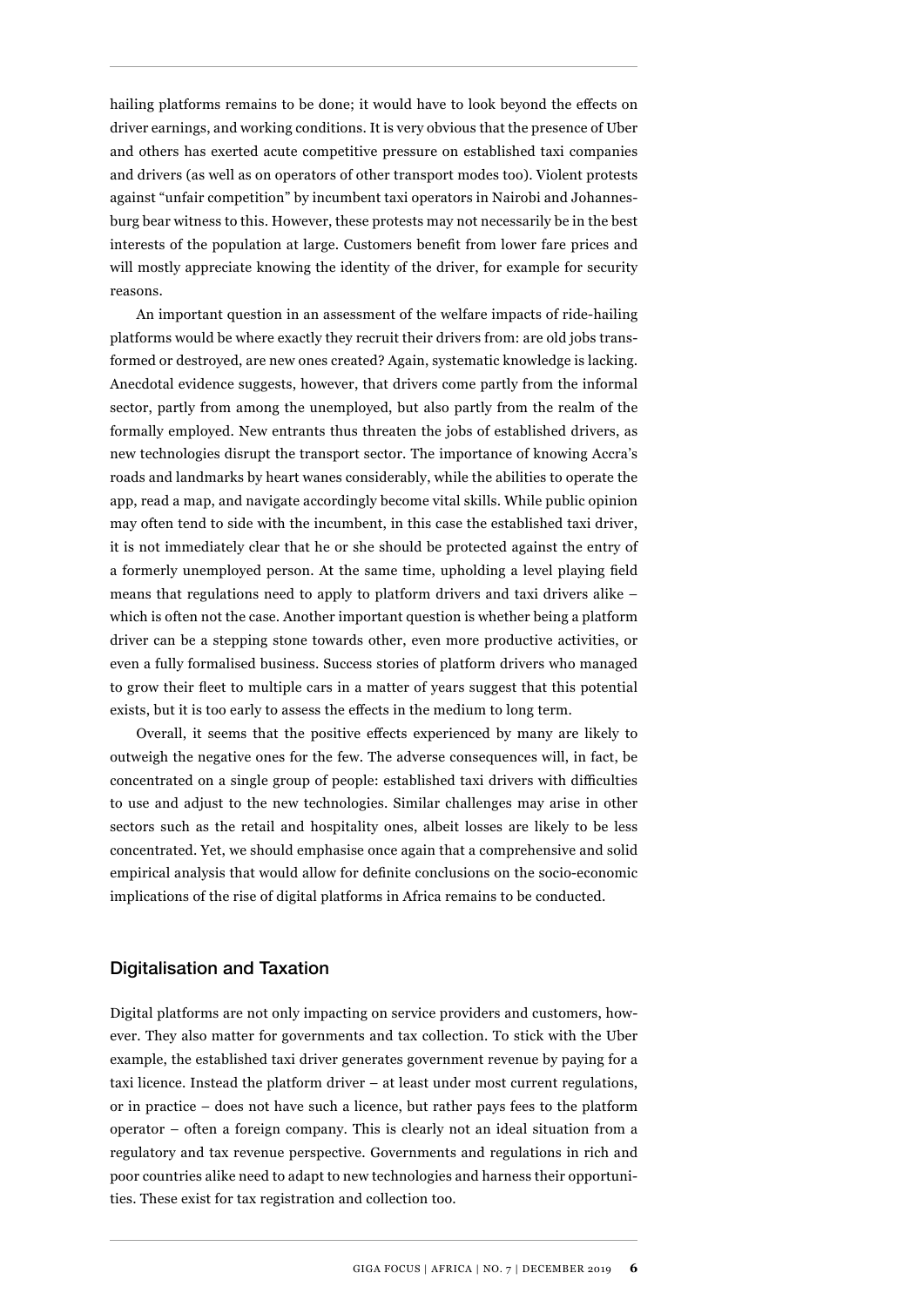Regarding digital platforms, the main challenge for governments often is to get their operators to cooperate – for example by requiring government registration when signing up to a platform, or by making sharing data compulsory to support tax collection. The Kenyan authorities, for example, have repeatedly clarified that drivers on ride-hailing platforms are liable to pay income tax and VAT, and are currently wrestling with Uber to get the company to disclose information on its drivers in order to enforce this requirement. Uber, meanwhile, is citing data protection reasons for not sharing information on the drivers on its platform, and generally does not accept any liability for their tax compliance. As the platform business model relies on low levels of regulation and government levies, foreign companies have very little incentive to cooperate voluntarily – while African governments have little leverage to force them to.

Beyond platforms, digitalisation offers a number of other opportunities to widen the tax base, improve compliance, and decrease the costs of tax collection in highly informal economies. Kenya, with its burgeoning information and communications technology sector and mobile money transactions there being equivalent to almost half of the country's gross domestic product, has emerged as an African pioneer in the field of digital taxation. Its iTax system, introduced in 2013, allows users to pay all taxes and manage their accounts online. It was complemented in 2014 by the KRA-M system, which allows for tax payments via mobile money. Both systems have simplified tax registration and payments for citizens, while also delivering significant reductions in the cost of tax collection for the authorities too (Ndung'u 2017).

Further, governments have started to target digital transactions through financial institutions, who are covered by financial sector regulation and hence obligated to cooperate. Kenya and Uganda recently introduced taxes on mobile money transactions; Nigeria, meanwhile, has announced VAT will soon be charged on card payments for goods and services made through digital platforms. The drawbacks: both approaches create disincentives for digital payment, thus threatening the gains made in terms of financial inclusion (Ndung'u 2019); targeting consumption and transactions implies a higher relative tax burden for the poor as well.

### Policy Dilemmas: Harnessing the Potential of Digitalisation for Development without Compromising Innovation

Governments in Africa (and elsewhere) have a delicate task ahead of them. They want to harness the efficiency gains and tap the revenue potential that digital platforms and the increasing number of digital transactions occurring offer. They also, simultaneously, do not want to choke off technological progress and innovation, in particular as adapted to local conditions. At the same time, they do not want to permit technology firms to exploit the deficiencies in their regulatory environments or to undercut labour standards and social security necessities. This is a genuine risk, since a significant number of the business models utilised by digital platforms work best in unregulated markets. African governments will thus be faced with sensitive policy decisions. How, for example, to deal with a foreign company that refuses to cooperate in terms of enforcing regulation or sharing sales and earnings data so as to support tax collection?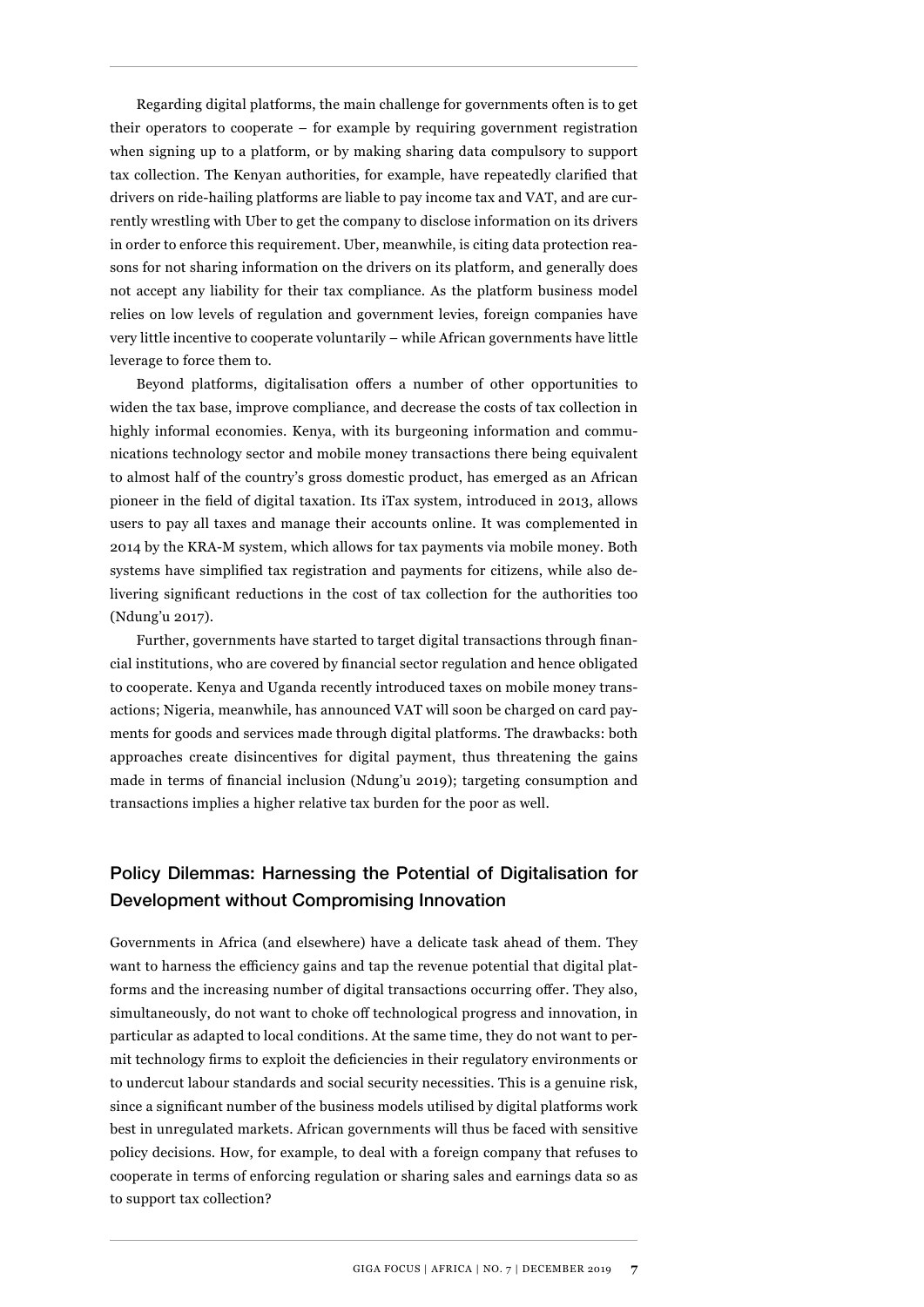In principle, digital platforms can contribute to formalising economies and improving tax collection in Africa. The empirical evidence on formalisation efforts there and elsewhere very clearly shows that firms need to perceive the benefits of formalising. These gains can be enhanced when formalisation is linked to access to related digital platforms and to digital transactions, which might induce more self-employed entrepreneurs and small-scale firms to seek registration in the first place. However, great care should be taken in order not to dis-incentivise the use of these technologies – for example by taxing digital payments too heavily. There is good reason to believe that the earnings of entrepreneurs can be improved through their participation in digital platforms; more evidence is certainly needed on the welfare impacts of such platforms however, including especially the effects thereof on the incumbents.

#### References

- Bayen, Maxime, and Dario Giuliani (2018), *Tech Hubs Ecosystems across Africa and Asia*, <https://briterbridges.com/618-active-tech-hubs>(9 November 2019).
- Bruhn, Miriam, and David McKenzie (2014), Entry Regulation and the Formalization of Microenterprises in Developing Countries, in: *The World Bank Research Observer*, 29, 2, 186–201, [https://doi.org/10.1093/wbro/lku002.](https://doi.org/10.1093/wbro/lku002)
- de Vries, Gaaitzen, Marcel Timmer, and Klaas de Vries (2015), Structural Transformation in Africa: Static Gains, Dynamic Losses, in: *The Journal of Development Studies*, 51, 6, 674–688, [https://doi.org/10.1080/00220388.2014.997222.](https://doi.org/10.1080/00220388.2014.997222)
- Dodlova, Marina, Anna Giolbas, and Jann Lay (2018), Non-Contributory Social Transfer Programs in Developing Countries: A New Dataset and Research Agenda, in: *Data in Brief*, 16, 51–64, [https://doi.org/10.1016/j.dib.2017.10.066.](https://doi.org/10.1016/j.dib.2017.10.066)
- GSMA (2019), *Mobile Internet Connectivity—Sub-Saharan Africa Factsheet 2018*, [www.gsma.com/mobilefordevelopment/wp-content/uploads/2019/07/Mobile-](http://www.gsma.com/mobilefordevelopment/wp-content/uploads/2019/07/Mobile-Internet-Connectivity-SSA-Factsheet.pdf)[Internet-Connectivity-SSA-Factsheet.pdf](http://www.gsma.com/mobilefordevelopment/wp-content/uploads/2019/07/Mobile-Internet-Connectivity-SSA-Factsheet.pdf) (9 November 2019).
- ILO (International Labour Organisation) (2019), *Small Matters: Global Evidence on the Contribution to Employment by the Self-Employed, Micro-Enterprises and SMEs*, Geneva: ILO.
- Jessen, Jonas, and Jochen Kluve (2019), *The Effectiveness of Interventions to Reduce Informality in Low- and Middle Income Countries*, IZA Discussion Paper No 12487.
- Morttey, Shepherd Yaw (2018), *How to make Money (GHS 1,500 or more) Weekly in Ghana Using Uber*, 3 March, <https://mfidie.com/make-money-ghana-uber/> (19 November 2019).
- Ndung'u, Njuguna (2019), *Taxing Mobile Phone Transactions in Africa: Lessons from Kenya*, Brookings Institution, Africa Growth Initiative Policy Brief.
- Ndung'u, Njuguna (2017), Digitalization in Kenya: Revolutionizing Tax Design, in: Sanjeev Gupta, Michael Keen, Aopa Shah, and Genevieve Verdier (eds), *Digital Revolutions in Public Finance*, Washington, DC: International Monetary Fund.
- World Bank (2019), *Doing Business 2019, Training for Reform*, Washington, DC: World Bank.
- Zollman, Julie, and Amolo Ng'weno (2018), *Uber and Taxify in Africa: Good Work or a Race to the Bottom?*, Center For Global Development, 11 June, [www.cgdev.](http://www.cgdev.org/blog/uber-and-taxify-africa-good-work-or-race-bottom) [org/blog/uber-and-taxify-africa-good-work-or-race-bottom](http://www.cgdev.org/blog/uber-and-taxify-africa-good-work-or-race-bottom) (23 October 2019).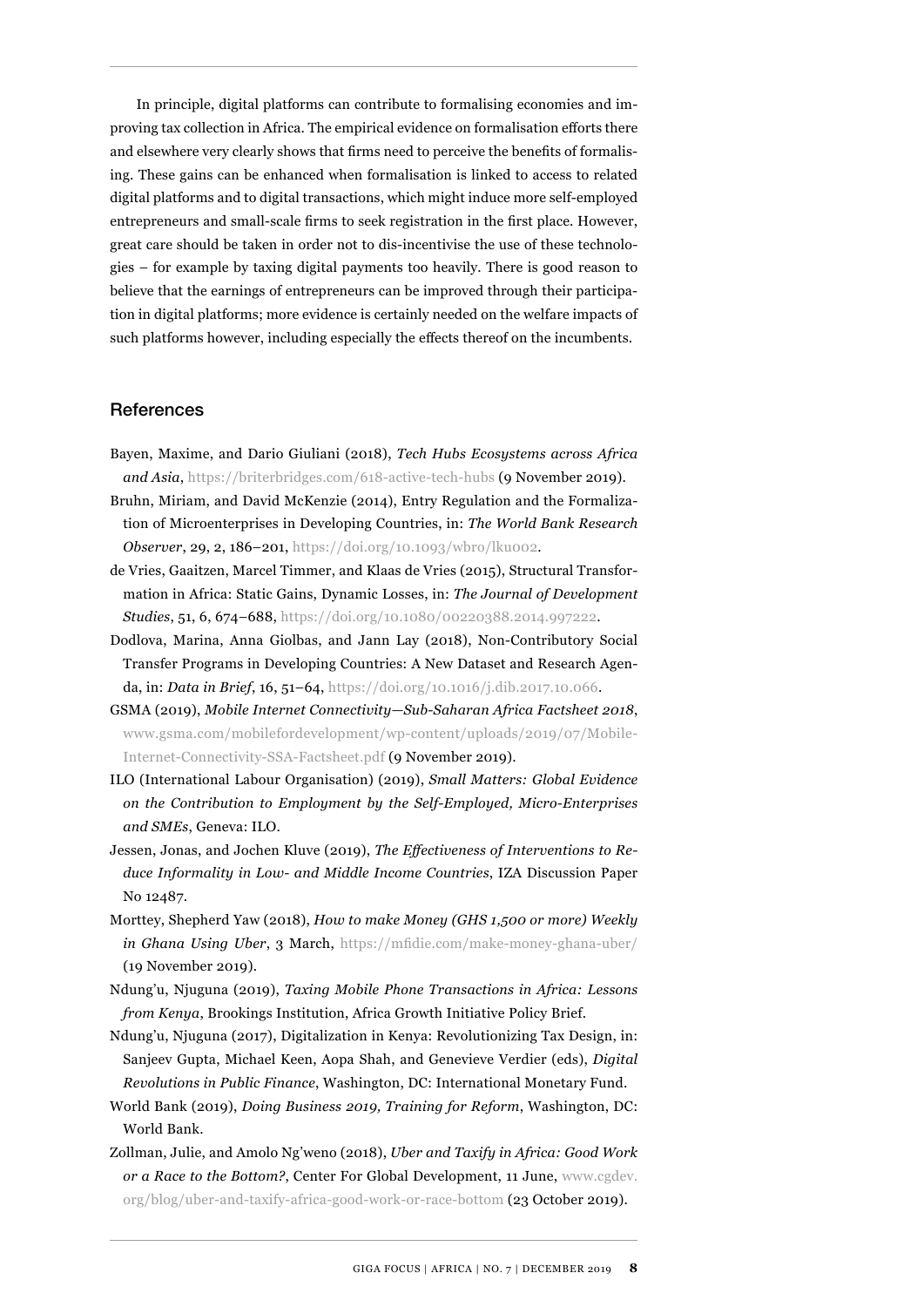#### About the Authors

Tabea Lakemann is a research fellow at the GIGA Institute of African Affairs and a member of Research Programme 3 "Growth and Development." She is currently also pursuing her PhD at the University of Göttingen. Her work focuses on economic development in Africa, specifically on employment and informal entrepreneurship, as well as on the impacts of labour market interventions.

tabea.lakemann@giga-hamburg.de, [www.giga-hamburg.de/en/team/lakemann](http://www.giga-hamburg.de/en/team/lakemann)

Apl. Prof. Dr. Jann Lay is lead research fellow at the GIGA Institute of African Affairs and heads the GIGA Research Programme 3 "Growth and Development." He is also an adjunct professor of Development Economics at the University of Göttingen. His work focuses on various facets of economic development, including firm dynamics and labour markets, poverty, and the distributional impact of economic reforms; the impacts of commercial agricultural expansion; and issues related to energy, climate, and development.

jann.lay@giga-hamburg.de, [www.giga-hamburg.de/en/team/lay](http://www.giga-hamburg.de/en/team/lay)

The authors would like to thank the Federal Ministry for Economic Cooperation and Development (BMZ) for funding the research project "RéUsSITE – Research Support to the Special Initiative on Training and Job Creation." We also thank Lavri Labi for helpful discussions and background information on African IT start-up landscapes, Sidney Ng'ethe for sharing his knowledge of the Kenyan platform economy, and Felix Danso for important insights into Accra's transport sector.

#### Related GIGA Research

GIGA Research Programme 3 "Growth and Development" covers various policy aspects of key relevance to the economic development of African countries. These include structural change in labour markets and private sector development, with a particular focus on investment, entrepreneurship, and the (in)formality of firms and labour. The RéUsSITE project studies the employment effects of key policy interventions underpinning German development cooperation, being geared towards training and investment for the purpose of job creation in Africa. Other focal areas of GIGA Research Programme 3 include low-carbon development paths and climate policies, as well as land use change, large-scale land acquisitions, and the spread of commercialised agriculture in developing countries.

#### Related GIGA Publications

Basedau, Matthias (2019), *Progress Overlooked: The Case for More "Afropositivism"*, GIGA Focus Africa, 2, March, [www.giga-hamburg.de/en/publication/pro](http://www.giga-hamburg.de/en/publication/progress-overlooked-the-case-for-more-afropositivism) [gress-overlooked-the-case-for-more-afropositivism](http://www.giga-hamburg.de/en/publication/progress-overlooked-the-case-for-more-afropositivism).